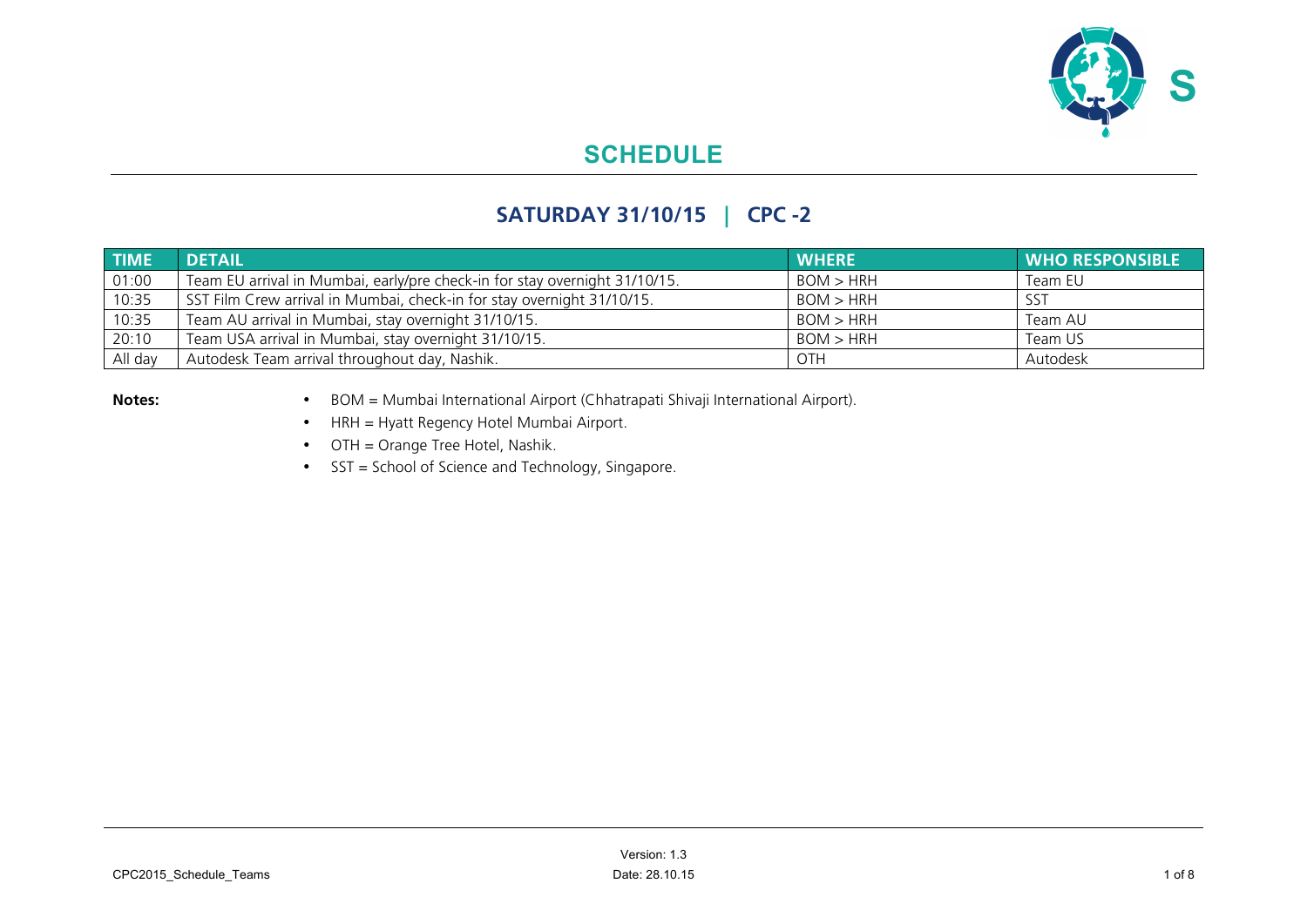

## **SUNDAY 01/11/15 | CPC -1**

| <b>TIME</b> | <b>DETAIL</b>                                                                        | <b>WHERE</b>                   | <b>WHO RESPONSIBLE</b> |
|-------------|--------------------------------------------------------------------------------------|--------------------------------|------------------------|
| 08:00       | 45-seater coach leave Mumbai carrying all groups.                                    | <b>HRH</b>                     | AS, CPC Teams,         |
|             | Meet in lobby 07:30. Nuria Portland (WSF) to support AS in organizing/roll call.     |                                | SST, NP, MB, PP        |
| 12:00       | Arrival and check-in of all CPC Teams.                                               | EIH                            | CPC Teams              |
| 12:30       | Arrival and check-in of SST Film Crew (coach continue to OTH).                       | OTH                            | SST                    |
| 13:00       | Lunch (Teams own arrangements).                                                      | EIH                            | <b>CPC Teams</b>       |
| 14:30       | Coach depart EIH for school.                                                         | EIH                            | <b>CPC Teams</b>       |
| 15:00       | Arrival at school for site inspection: welcome, walk-around and organize work areas. | School 125                     | CPC Teams, CPCOT, SCG  |
|             | Drop off tools and equipment.                                                        |                                |                        |
| 16:00       | Digital Hub presentation and meeting.                                                | OTH                            | All                    |
| 16:45       | Coach depart school for EIH.                                                         | School 125                     | CPC Teams, CPCOT       |
| 18:30       | Coach collect Digital Hub team for Welcome Dinner at EIH.                            | <b>OTH</b>                     | SST + Autodesk         |
| 19:00       | Welcome Dinner.                                                                      | EIH (Banqueting room, floor 1) | All                    |
| 20:30       | Coach depart EIH for OTH.                                                            | EIH                            | SST + Autodesk         |

- **Notes:** AS = Anjali Singh, IAPMO India/CPC Organizing Team.
	- Paul Pholeros (Healthabitat) and Matthew Bell (Autodesk) to travel on 08:00 coach.
	- EIH = Express Inn Hotel, Nashik.
	- SST Film Crew to be dropped at OTH after all CPC Teams are dropped at EIH.
	- SCG = School Community Group, i.e. Principals and Community Co-Operator(s).
	- Coach to bring all CPC Teams back to EIH, then return to OTH to bring SST Film Crew + Autodesk group. Return them back to OTH after dinner.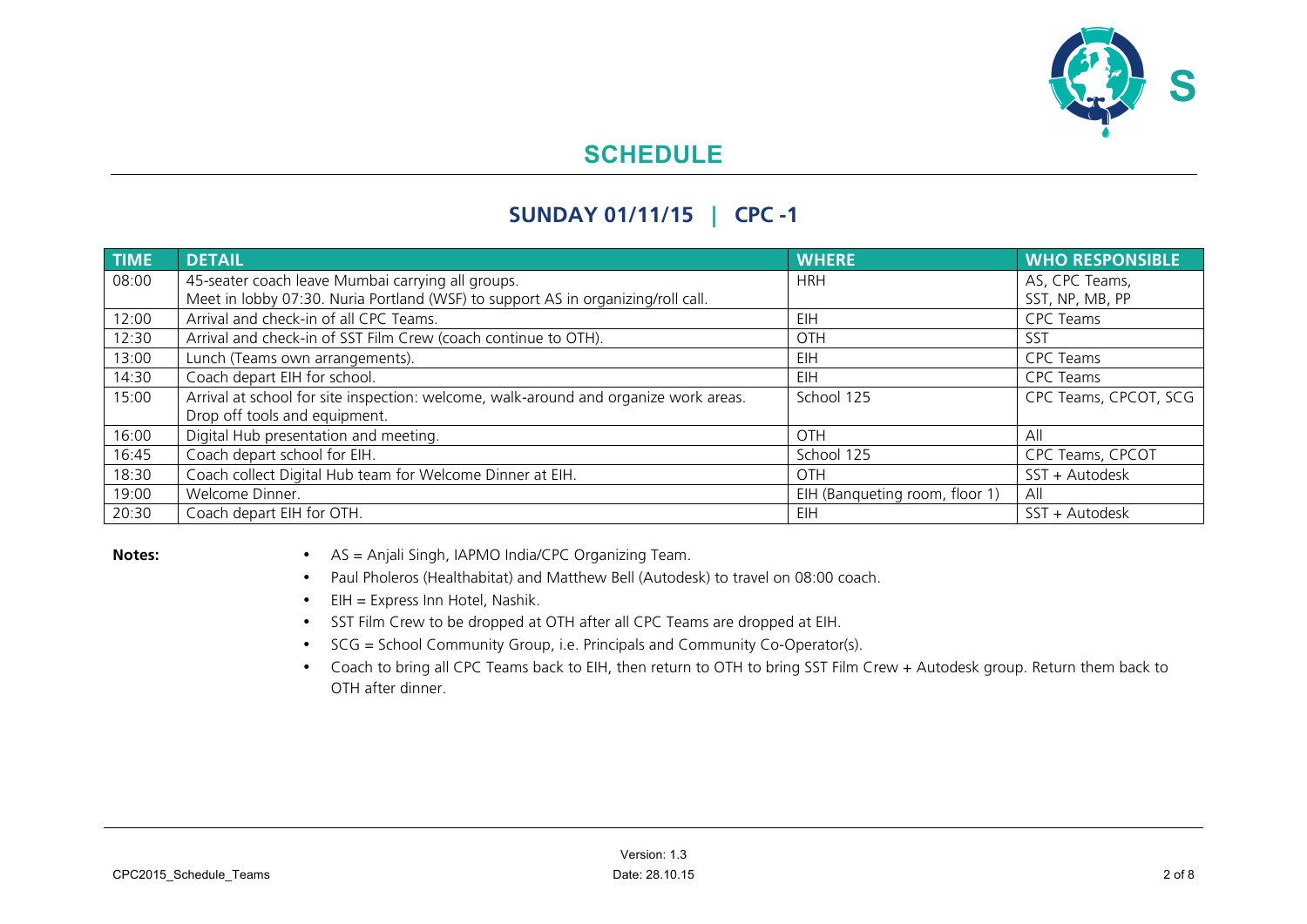

# **MONDAY 02/11/15 | CPC 1**

| <b>TIME</b> | <b>DETAIL</b>                                                                                                                                                                                                                                                                                              | <b>WHERE</b>           | <b>WHO RESPONSIBLE</b>                       |
|-------------|------------------------------------------------------------------------------------------------------------------------------------------------------------------------------------------------------------------------------------------------------------------------------------------------------------|------------------------|----------------------------------------------|
| 07:30       | Coach depart EIH for school.                                                                                                                                                                                                                                                                               | EIH.                   | CPC Teams                                    |
| 08:00       | Arrival at school.                                                                                                                                                                                                                                                                                         | School 125             | <b>CPC Teams</b>                             |
| 08:10       | Welcome assembly: national anthem, prayer, flag hoisting and school group dance.<br>Students return to classes following this.                                                                                                                                                                             | Playground             | $All + entire school$<br>(including parents) |
| 08:45       | Team design presentations to SCG: Brief #1<br>10min presentation, followed by 10min Q&A per team.<br>General Q&A and feedback discussion lead by CPCOT.<br>Session to include morning break around 10:15.                                                                                                  | Project room           | <b>CPC Teams</b><br><b>CPCOT</b>             |
| 12:00       | Lunchbreak, one hour                                                                                                                                                                                                                                                                                       | <b>OTH</b>             | All                                          |
| 13:00       | Confirmation of selected design(s) and organization of Teams<br>SCG announce winning Brief #1 design.<br>CPCOT confirm Brief #1 construction work plan for days 1-4.<br>Teams organize collaboration for Brief #1 construction.<br>Teams organize design work collaboration for Brief #2 and #3 (PP lead). | Project room           | All                                          |
|             | Brief #1 construction begins in Handwash area and Toilets.                                                                                                                                                                                                                                                 | School 125 work areas  | CPC Teams assigned                           |
| ~15:00      | Digital Hub meeting re. all Briefs.                                                                                                                                                                                                                                                                        | <b>OTH</b>             | CPC Teams assigned                           |
| ~17:30      | Coach depart school for EIH.                                                                                                                                                                                                                                                                               | School 125             | <b>CPC Teams</b>                             |
| 18:00       | Arrival back at hotel.                                                                                                                                                                                                                                                                                     | EIH                    | CPC Teams                                    |
| 19:00       | Debrief meeting: short recap on Day 1, and confirm plan for Day 2. Max. 30mins.                                                                                                                                                                                                                            | EIH, outdoor pool area | CPC Teams, CPCOT                             |

**Notes:** • Teams free for evening; own dinner arrangements.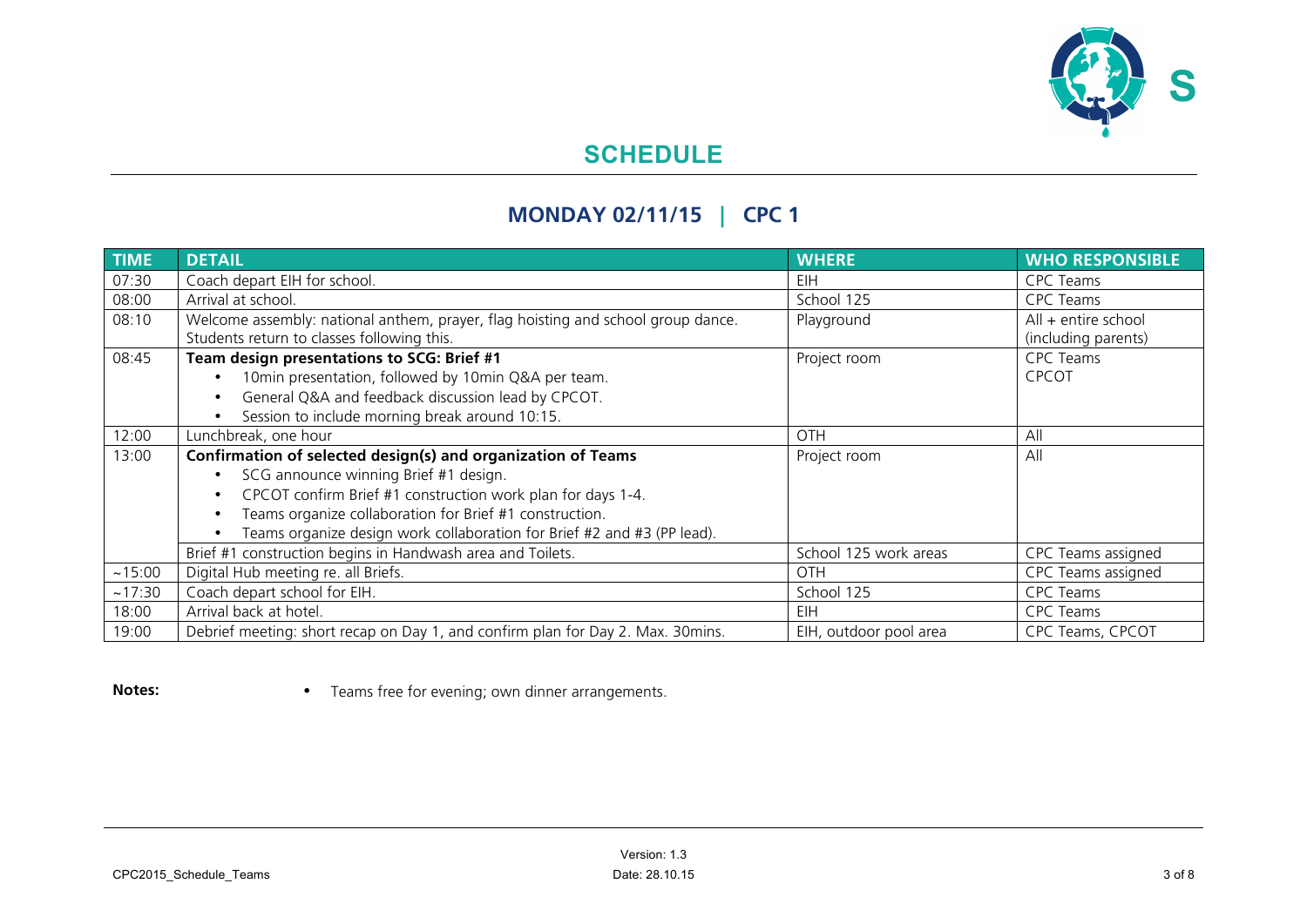

### **TUESDAY 03/11/15 | CPC 2**

| <b>TIME</b> | <b>DETAIL</b>                                                                   | <b>WHERE</b>           | <b>WHO RESPONSIBLE</b> |
|-------------|---------------------------------------------------------------------------------|------------------------|------------------------|
| 07:30       | Coach depart EIH for school.                                                    | EIH                    | CPC Teams, CPCOT       |
| 08:00       | Arrival at school.                                                              | School 125             | CPC Teams, CPCOT       |
| 08:10       | Resume Brief #1 construction in Handwash area and Toilets.                      | School 125 work areas  | CPC Teams assigned     |
| $09:30-$    | Teams deliver class lessons across school                                       | School 125 areas, TBC  | <b>CPC Teams</b>       |
|             | Ongoing lessons for class groups, age 7-10.                                     | (as per B.1)           |                        |
|             | Individual lessons up to 60mins duration.                                       |                        |                        |
|             | Classes available between 09:30-12:00.                                          |                        |                        |
| 12:00       | Lunchbreak, one hour.                                                           | <b>OTH</b>             | All                    |
| 13:00       | Team design presentations to SCG: Brief #2 and #3                               | Project room           | CPC Teams assigned     |
|             | (water supply for flushing, plus ventilation in boys and girls toilets)         |                        | <b>CPCOT</b>           |
|             | 10min presentation, followed by 10min Q&A.                                      |                        |                        |
|             | General Q&A and feedback discussion lead by CPCOT.                              |                        |                        |
| 15:00       | Brief #2 and #3 construction begins in Handwash area and Toilets.               | School 125 work areas  | CPC Teams assigned     |
| ~17:30      | Coach depart school for EIH.                                                    | School 125             | CPC Teams, CPCOT       |
| <b>TBC</b>  | Arrival back at hotel.                                                          | EIH                    | CPC Teams, CPCOT       |
| <b>TBC</b>  | Debrief meeting: short recap on Day 2, and confirm plan for Day 3. Max. 30mins. | EIH, outdoor pool area | CPC Teams, CPCOT       |

**Notes:** • Digital Hub teams all-access onsite throughout day.

• Evening, travel back to hotel through city centre; stop for walkaround at river/markets area. Dinner TBC on route.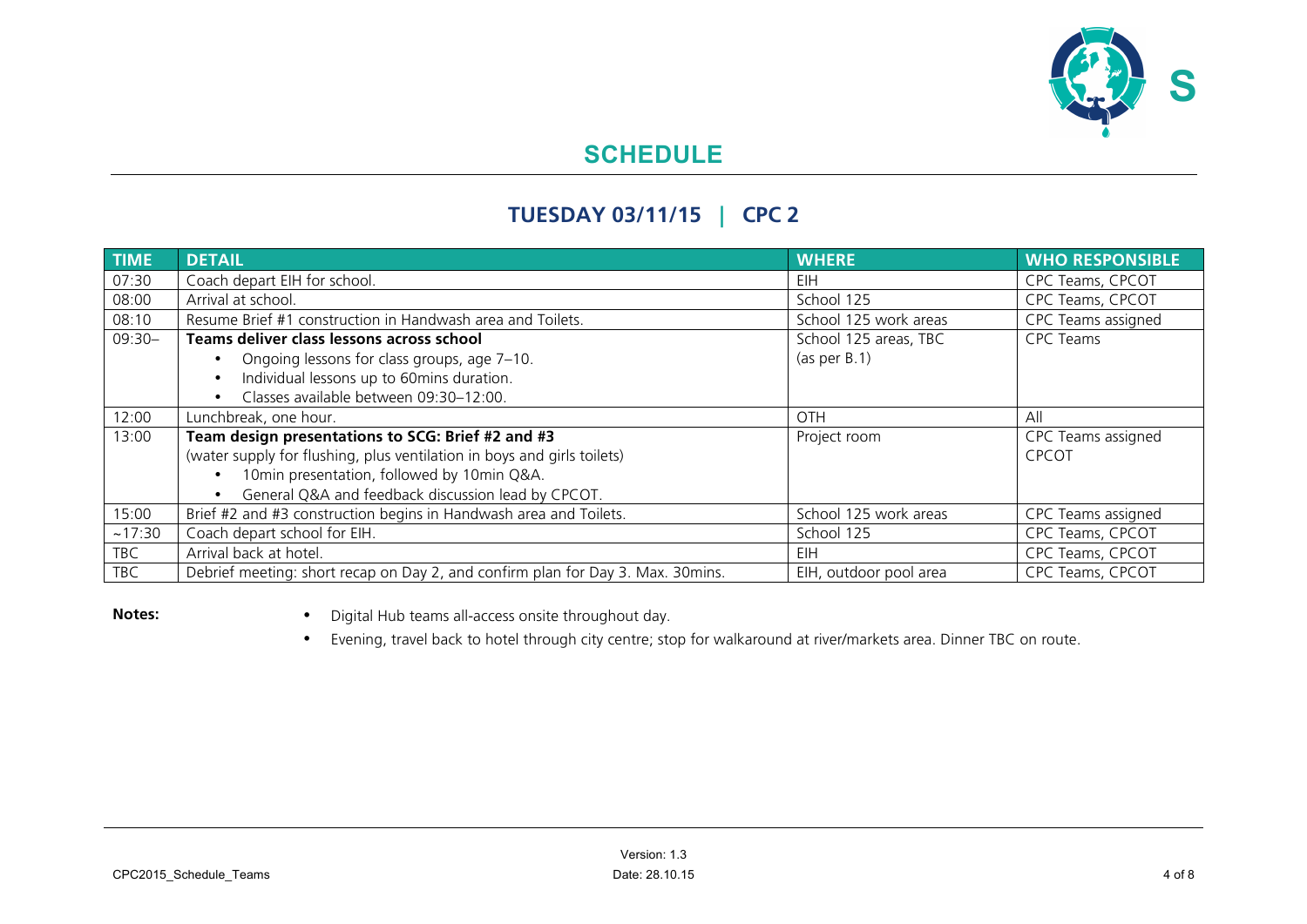

### **WEDNESDAY 04/11/15 | CPC 3**

| <b>TIME</b> | <b>DETAIL</b>                                                                   | <b>WHERE</b>           | <b>WHO RESPONSIBLE</b> |
|-------------|---------------------------------------------------------------------------------|------------------------|------------------------|
| 07:30       | Coach depart EIH for school.                                                    | EIH.                   | CPC Teams, CPCOT       |
| 08:00       | Arrival at school.                                                              | School 125             | CPC Teams, CPCOT       |
| 09:30       | <b>Teams deliver skills training</b>                                            | School 125 areas, TBC  | CPC Teams, Students    |
|             | Ongoing lessons for individuals/small groups, age 13-15.                        | (as per B.1)           |                        |
|             | Students available between 09:30-12:00.                                         |                        |                        |
| All day     | Continue works.                                                                 | School 125 work areas  | CPC Teams assigned     |
| 12:00       | Lunchbreak, one hour.                                                           | OTH                    | All                    |
| PM, as      | Completion of works for day.                                                    | All areas              | CPC Teams assigned     |
| late as     |                                                                                 |                        |                        |
| necessary   |                                                                                 |                        |                        |
| ~17:30      | Coach depart school for EIH.                                                    | School 125             | CPC Teams, CPCOT       |
| 18:00       | Arrival back at hotel.                                                          | EIH                    | CPC Teams, CPCOT       |
| 19:00       | Debrief meeting: short recap on Day 3, and confirm plan for Day 4. Max. 30mins. | EIH, outdoor pool area | CPC Teams, CPCOT       |

**Notes:** • Digital Hub teams all-access onsite throughout day.

• Teams can stay back if needed to get construction work on target.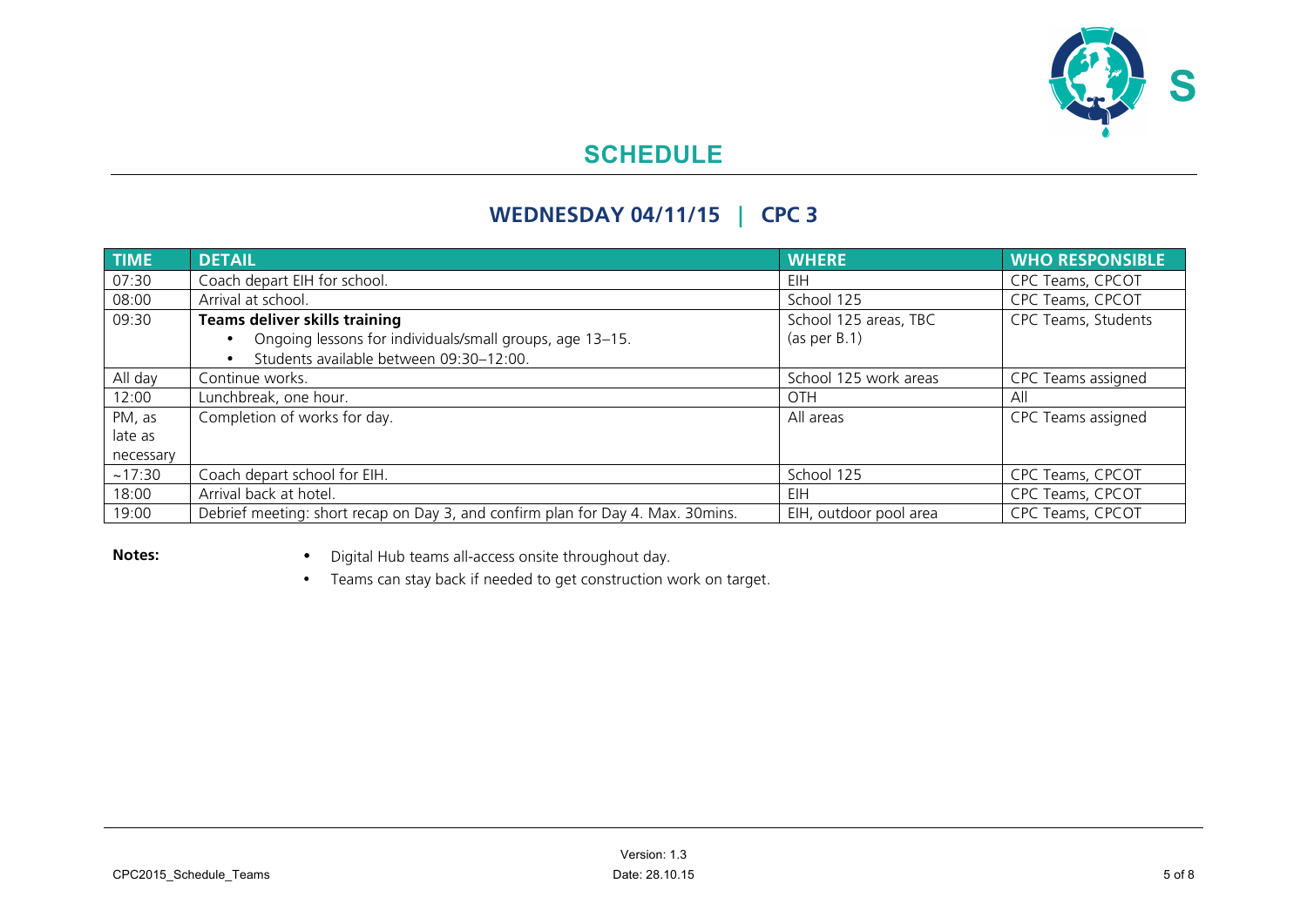

# **THURSDAY 05/11/15 | CPC 4**

| <b>TIME</b> | <b>DETAIL</b>                                                                  | <b>WHERE</b>   | <b>WHO RESPONSIBLE</b>    |
|-------------|--------------------------------------------------------------------------------|----------------|---------------------------|
| 07:30       | Coach depart EIH for school.                                                   | EIH            | CPC Teams, CPCOT          |
| 08:00       | Arrival at school.                                                             | School 125     | CPC Teams, CPCOT          |
| AM          | Complete all construction work and reports.                                    | School 125     | All                       |
|             | Test Community Forum presentations.                                            | OTH            |                           |
| 12:00       | Lunchbreak, one hour.                                                          | <b>OTH</b>     | All                       |
| 13:00       | Guest arrivals at Orange Tree Hotel (Digital Hub) - Drinks/snacks reception.   | OTH            | Guests/VIPs               |
| 13:30       | Welcome address, introduction and overview of CPC 2015.                        | OTH            | <b>CPCOT</b>              |
| 14:00       | Depart hotel and cross road to school to meet Teams.                           |                | Guests/VIPs               |
| 14:10       | Welcome address by Principal in playground area.                               | School 125     | Principal(s)              |
| 14:15       | Guided walk-around site (walkway roped off) to view work areas:                | School 125     | Guests/VIPs, CPCOT,       |
|             | CPC Teams to be on-hand to meet and greet.                                     |                | <b>CPC Teams</b>          |
| 14:40       | Finish walk-around. Informal Q+As onsite with Teams. Move group back to hotel. | OTH            | Guests/VIPs               |
| 15:00       | Start of team presentations at hotel. Opening remarks.                         | OTH            | SN, MS                    |
| 15:10       | Design presentation.                                                           | OTH            | Team IN, all              |
| 15:30       | Education presentation.                                                        | OTH            | Team EU, all              |
| 15:50       | Plumbing and Sanitation presentation.                                          | OTH            | Team AU, all              |
| 16:10       | Environment and Health presentation.                                           | OTH            | Team US, all              |
| 16:30       | Q+A/Judges panel discussion.                                                   | OTH            | TBC (e.g. PP, GS)         |
| 16:50       | Closing remarks and final call to action.                                      | OTH            | TBC (e.g. SN)             |
| 17:00       | Drinks reception; press photos, interviews.                                    | <b>OTH</b>     | All guests $+$ VIP guests |
| 17:30       | Coach depart school for EIH.                                                   | School 125     | CPC Teams, CPCOT,         |
|             |                                                                                |                | Evening guests            |
| 18:00       | Arrival back at hotel and free time to wash, change.                           | EIH            | CPC Teams, CPCOT,         |
|             |                                                                                |                | Evening guests            |
| 19:00       | Coach collect Digital Hub team for Awards Ceremony Dinner at EIH.              | OTH            | SST + Autodesk            |
| 19:30       | Drinks reception in Express Inn Symphony Hall.                                 | EIH, East Wing | All                       |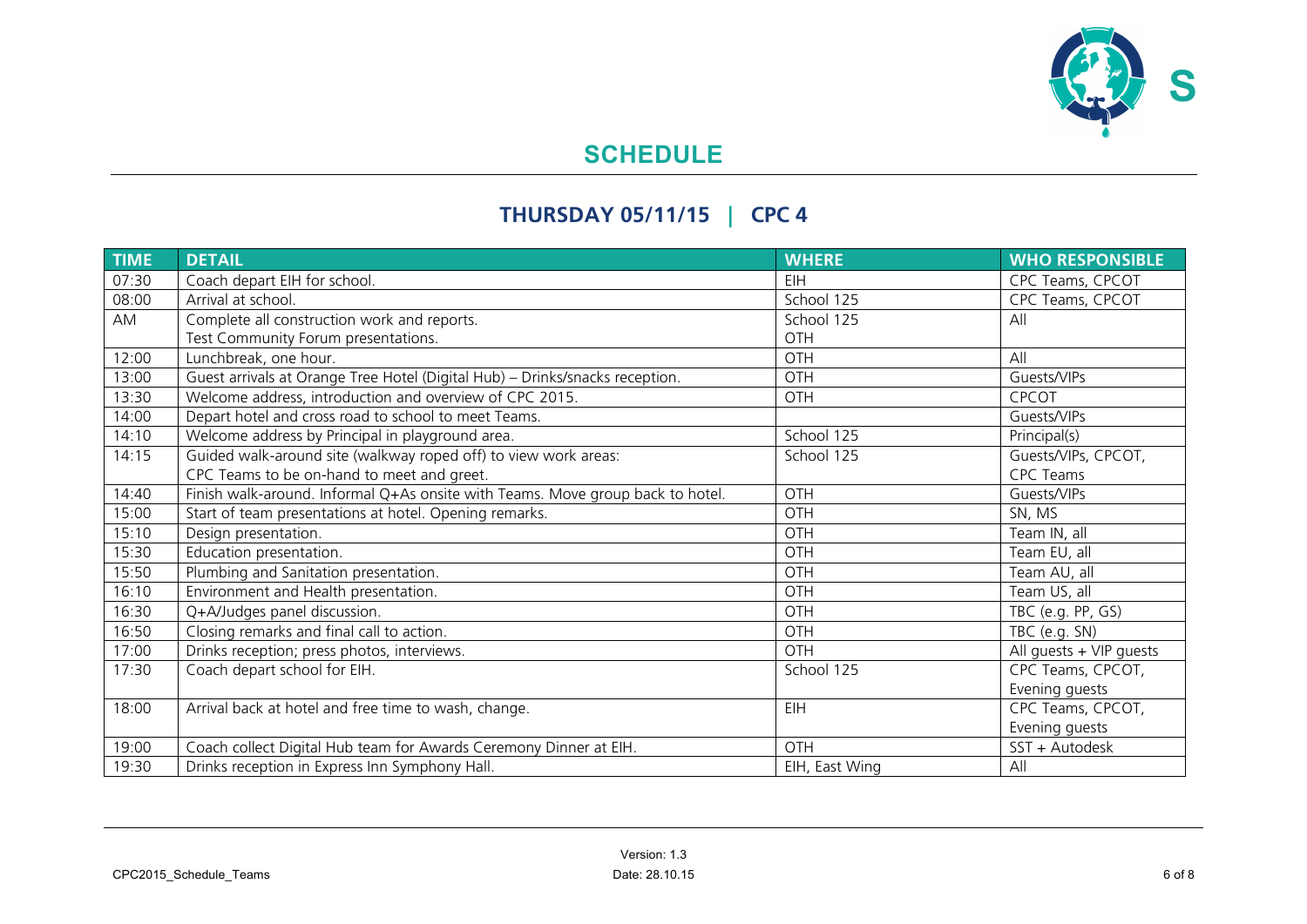

|        | Arrival of any additional Evening Guests.   |                                 |                |
|--------|---------------------------------------------|---------------------------------|----------------|
| 20:00  | Awards Ceremony presentations.              | EIH, East Wing                  | ∴Ali           |
| 20:30  | Dinner.                                     | EIH, East Wing                  | Ah             |
| 21:30  | Return to first floor bar/drinks and music. | EIH, first floor bar, West Wing | All            |
| ~23:00 | Coach depart EIH for OTH.                   | EIH                             | SST + Autodesk |
| 23:30  | Close.                                      | EIH, first floor bar, West Wing | All at EIH     |

- **Notes:** Teams are asked to have lunch promptly at 12:00 so the OTH can be prepared for Community Forum.
	- SN = Sudhakaran Nair; Chairman, World Plumbing Council and President, Indian Plumbing Association.
	- MS = Milind Shete; Chairman, Indian Plumbing Association Nashik Chapter.
	- PP = Paul Pholeros; Director, Healthabitat.
	- GS = Grant Stewart; Project Manager, IAPMO/CPC Organizing Team.